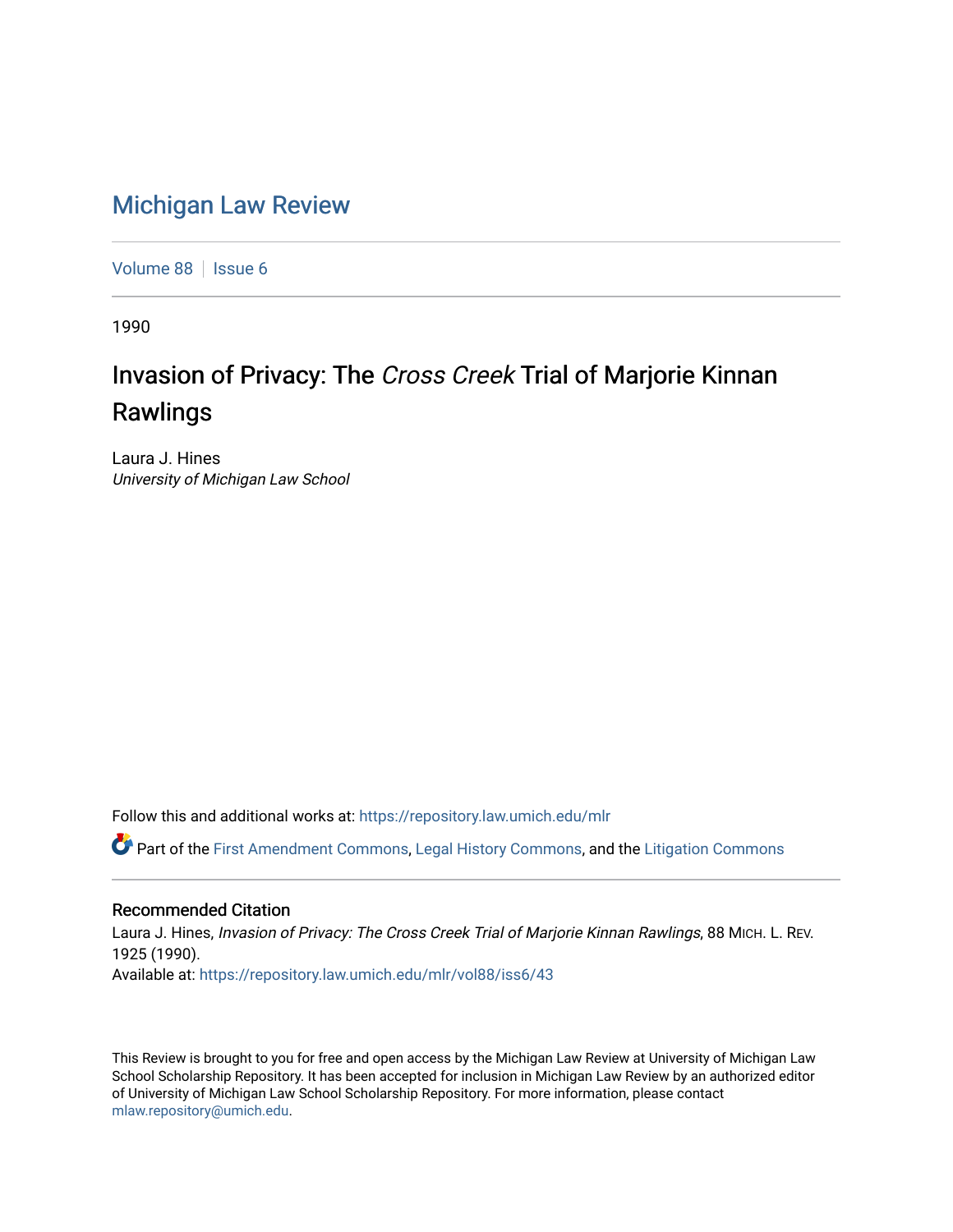INVASION OF PRIVACY: THE *CROSS CREEK* TRIAL OF MARJORIE KINNAN RAWLINGS. By *Patricia Nassif Acton.* Gainesville: University of Florida Press. 1988. Pp. 175. Cloth, \$18; paper, \$10.

Zelma is an ageless spinster resembling an angry and efficient canary. She manages her orange grove and as much of the village and county as needs management or will submit to it. I cannot decide whether she should have been a man or a mother. She combines the more violent characteristics of both and those who ask for or accept her ministrations think nothing at being cursed loudly at the very instant of being tenderly fed, clothed, nursed or guided through their troubles. 1

With these words, Marjorie Kinnan Rawlings<sup>2</sup> triggered a legal battle that would be fought for more than four years and would threaten to divide her close-knit community. The vivid description of her friend Zelma Cason in Rawlings' 1942 autobiographical work *Cross Creek* so enraged Cason that she instituted a suit against the author seeking \$100,000 in damages for violating her right to privacy,3 a cause of action that had yet to be recognized in the state of Florida. Patricia Nassif Acton,<sup>4</sup> in *Invasion of Privacy: The Cross Creek Trial of Marjorie Kinnan Rawlings,* presents an intriguing narrative account of this important early case in the development of privacy law that is still remembered as one of the most theatrical in Florida history.

*Invasion of Privacy* describes Rawlings' move to the northern Florida hamlet of Cross Creek, her growing love for and acceptance by the Cross Creek natives, and her use of the community as the inspiration for her most successful works. Rawlings was not insensitive to the dangers of depicting her neighbors in her works. To the contrary, she apparently went to some lengths to get the approval of those she deemed most likely to be hurt or angered by her stories (pp. 16-20). However, she never imagined that Cason, one of Rawlings' oldest friends in Cross Creek, would respond so violently to her portrayal in the book.

Rawlings' reactions to Cason's initial outrage and subsequent lawsuit are conveyed through the use of Rawlings' voluminous correspondence with her lawyer, Philip May, and her editor, Maxwell Perkins. These letters provided Acton with invaluable insights into Rawlings'

<sup>1.</sup> M. RAWLINGS, CROSS CREEK 48-49 (1942).

<sup>2.</sup> Rawlings was an author who achieved literary fame for her stories about north central Florida. She was awarded the Pulitzer Prize for *The Yearling,* a 1938 novel "hailed as a literary masterpiece." Pp. 10-11.

<sup>3.</sup> Although the original complaint included counts of libel and unjust enrichment, the invasion of privacy count was the only one litigated. P. 59.

<sup>4.</sup> Patricia Nassif Acton is a clinical law professor at the University of Iowa College of Law. Acton conducted her research for this book in 1985 while serving as a visiting professor at the University of Florida College of Law.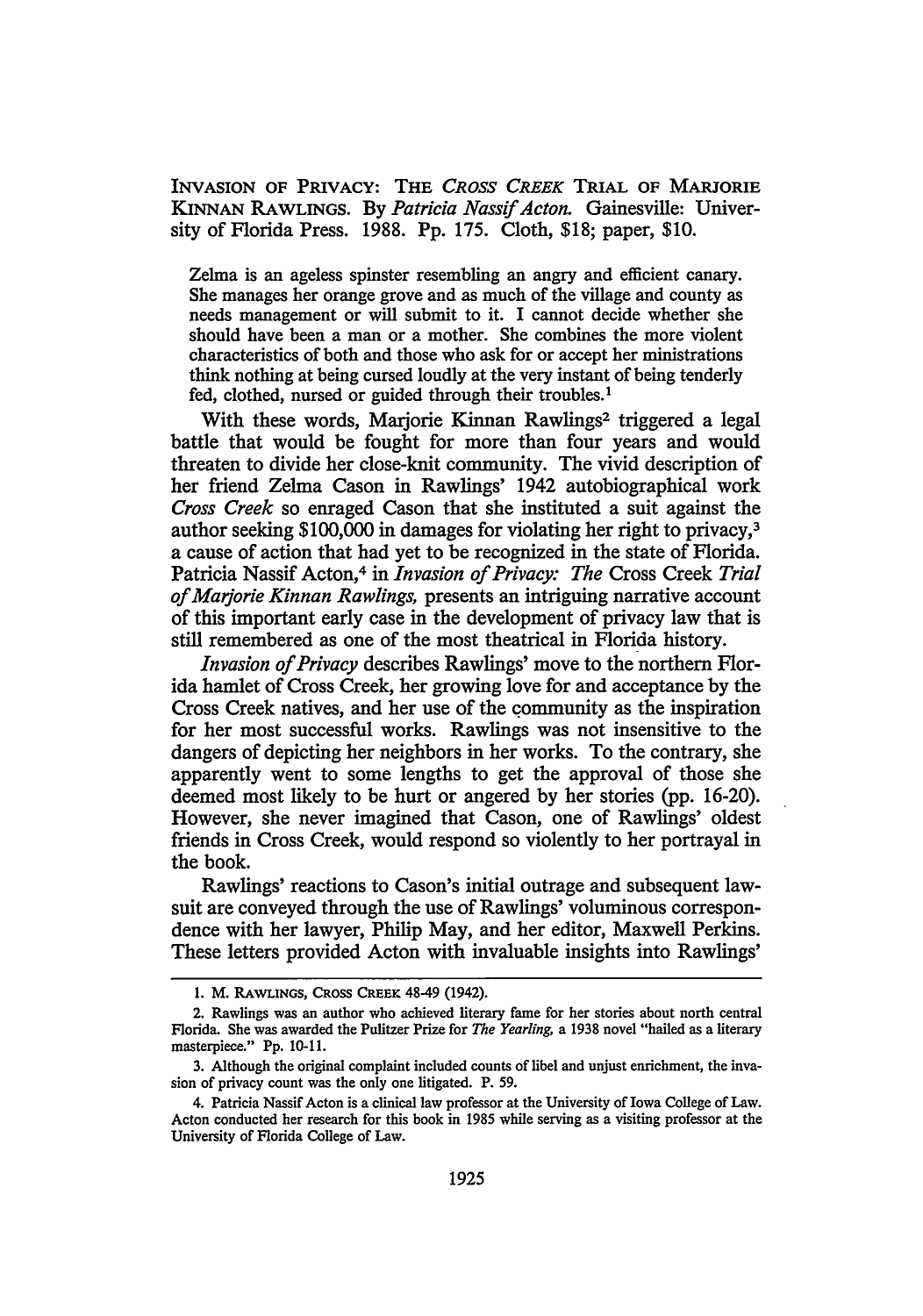private thoughts and strategy at each phase of the litigation. Unfortunately, no such body of work exists through which to ascertain Cason's thoughts, or those of her attorney, Kate Walton. The dearth of information about these two women forces Acton to speculate about their initial meeting, their motivations, and their strategy. Acton's speculation is assisted by the use of interviews she conducted with friends and relatives of the participants in the case, some of whom could comment from their first-hand observation of events. These personal recollections help to fill in gaps left by the pleadings, motions, transcripts, and newspaper accounts.

Clearly, Cason and Walton shared a strong belief in what has been called the "right to be let alone."5 The particular manner of invasion in this case, an author's truthful description of a person in an autobiographical work, had never before and has rarely since been thought to create a cause of action.<sup>6</sup> However, the Florida Supreme Court recognized the existence of a privacy right in this unique situation. The court held that a prima facie case for invasion of privacy is made even where the portrayal is both favorable and truthful, so long as the author did not have her subject's consent.<sup>7</sup>

Cason's cause of action is categorized as "public disclosure of private facts."<sup>8</sup> The irony of this type of suit, as illustrated by the *Cross Creek* trial, is that the litigation itself causes additional public exposure of the information sought to be protected. In Cason's case, the only people who would have known that she was the "Zelma" of Rawlings' story were her friends and neighbors who read *Cross Creek.*  By going to trial, Cason held herself out to the world as "Zelma" and subjected herself to far more public exposure than she would have received by maintaining silence. Unlike a libel suit, where the libeled individual has much to gain by bringing suit to vindicate the false statements made against her character, here the plaintiff has little to gain, as the facts are true, and litigation can bring vindication only at the expense of further unwanted publicity.9

It is unlikely that a plaintiff could succeed under these facts today.

<sup>5.</sup> Samuel Warren and Louis Brandeis, in their early influential article, credit Judge Thomas M. Cooley with coining this phrase in his 1888 treatise on torts. Warren & Brandeis, *The Right to Privacy,* 4 HARV. L. REv. 193, 195 n.4 (1890) (citing T. COOLEY, A TREATISE ON THE LAW OF TORTS 29 (2d ed. 1888)).

<sup>6.</sup> A recent student note observed that there are "only a handful of reported cases involving both autobiographical rights and the public disclosure tort." Note, *Unauthorized Biographies and Other "Book Revelations": A Celebrity's Legal Recourse to a Trothful Public Disclosure,* 36 UCLA L. REv. 815, 833 (1989).

<sup>7.</sup> Cason v. Baskin, 155 Fla. 198, 20 So. 2d 243 (1944).

<sup>8.</sup> W. PROSSER & W. KEETON, THE LAW OF TORTS§ 117 (5th ed. 1984).

<sup>9.</sup> For instance, the *Cross Creek* trial became a media circus. *See* G. BIGELOW, FRONTIER EDEN 42 (1966) (The trial "became one of the main events of the Gainesville social season, so that the entire action was played out before a packed house of reporters, backwoods crackers, and Gainesville housewives.").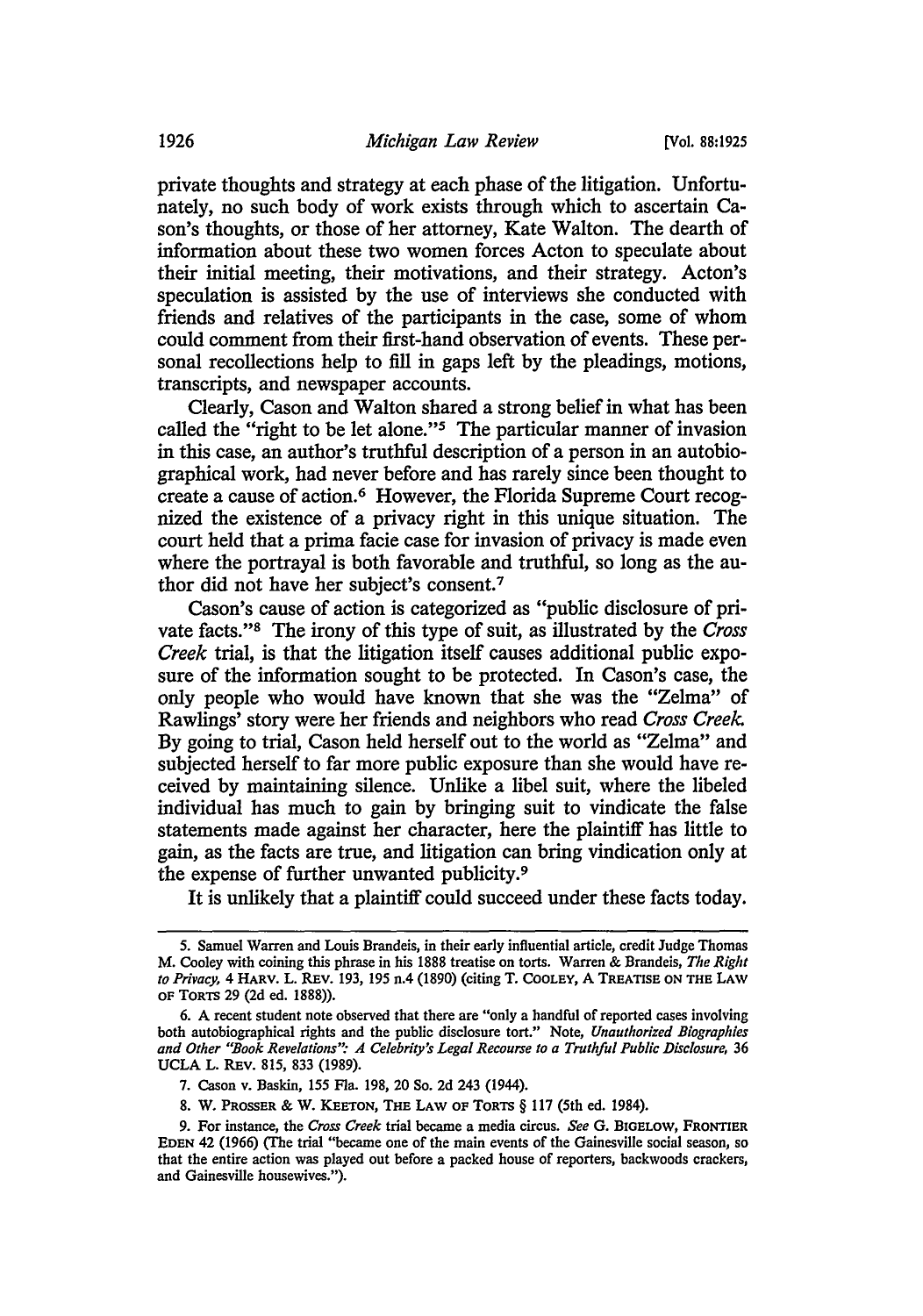Acton notes in her acknowledgement that despite Rawlings' fears about the case being utilized as precedent to restrict artistic freedom, the case has only been cited for general privacy issues (p. 170). She speculates briefly as to why this is so. One explanation Acton offers is that authors of biographies and autobiographies may more frequently obtain the consent of persons included in their works (p. 170). This is precisely the sort of chilling effect, however, that Rawlings feared. Following her trial she wrote a bitter letter to the Florida Supreme Court arguing that "[i]f the Florida law requires that I get permission in advance from each of the individuals concerned in my life story ... it will make [writing an autobiography] an almost impossible under- · taking" (p. 138).

The more likely reason why the case has not been used as legal precedent restricting the freedom to write autobiographies and biographies, according to Acton, is that courts today under similar circumstances are more inclined to tip the balance toward the public rather than the private interest. <sup>10</sup>

A Supreme Court case decided since the publication of this book appears virtually to have eliminated the future likelihood of success under such a cause of action. In overturning a Florida appellate court ruling in favor of a rape victim whose name was inadvertently published, the United States Supreme Court in *The Florida Star v. B.J.F.* <sup>11</sup> indicated its hostility toward such claims. While declining to hold broadly that "truthful publication may never be punished consistent with the First Amendment,"<sup>12</sup> the Court nevertheless held that "where a newspaper publishes truthful information which it has lawfully obtained, punishment may lawfully be imposed, if at all, only when narrowly tailored to a state interest of the highest order."<sup>13</sup>

Acton's account of the case is from a historical rather than a legal perspective. Although her training as a lawyer enabled her to "construct a readable account of this complex case" (p. 167), her abbreviated explanations of the legal issues involved may frustrate readers attempting to gain a deeper understanding of privacy law. Rather than conducting a legal analysis of the inherent conflict between an individual's right to privacy and society's interest in the dissemination

<sup>10.</sup> Reflecting on the common law and Supreme Court developments in the private facts arena, one commentator declared that "[w]hen suit has been instituted against media defendants *solely* on the ground of public disclosure of private affairs, the plaintiff has almost invariably lost." Hill, *Defamation and Privacy Under the First Amendment, 16* CoLUM. L. REv. 1205, 1255 (1976). Professor Hill called the *Cason v. Baskin* rule "strange" and noted that "not surprisingly,'' the case is unique. *Id.* at 1257 n.243.

<sup>11. 109</sup> s. Ct. 2608 (1989).

<sup>12. 109</sup> S. Ct. at 2613.

<sup>13. 109</sup> S. Ct. at 2607. The Court in *Florida Star* expanded upon its holding in Cox Broadcasting Corp. v. Cohn, 420 U.S. 469 (1975). In *Cox,* the Court held that publication of information obtained from official court documents open to the public could not be grounds for an invasion of privacy claim.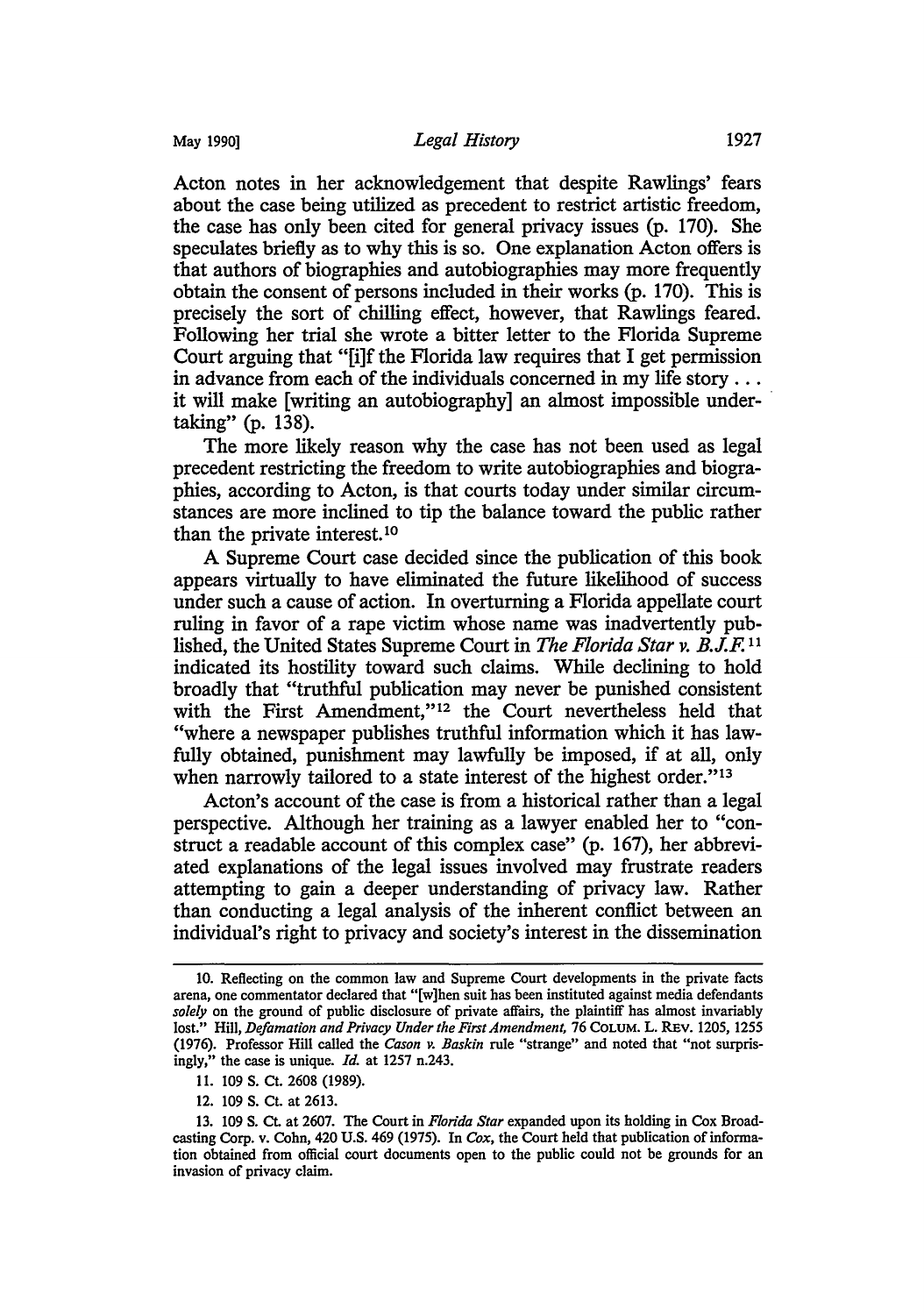of news and information, Acton details the conflict through her examination of the litigants themselves. Cason's personal obsession with her privacy, 14 and the humiliation she claimed to experience in her community following the publication of Rawlings' depiction, are set off against Rawlings' deep concern about the case's potential impact on artistic freedom to write.<sup>15</sup> These two women epitomize the inherent tension between the protection of an individual's personal privacy and the right to a free press. Through its vivid descriptions of these women, *Invasion of Privacy* reminds us that real people underlie lawsuits and legal principles.

Although Acton chose to write a legal history, this story could as easily have been written as a women's history. The book describes a trio of forceful, independent women who made legal history through their determined quest for justice at a time when women were not even allowed to serve on juries or to sue on their own behalf. Yet Acton refers only briefly to their roles as women who refused to conform to society's expectations and how they dealt with those expectations. <sup>16</sup> Despite her neutrality, Acton clearly feels an affinity with these women. She refers to all three by their first names throughout the book, and wrote that she could "understand the instincts that . . . gave [Rawlings] the courage to press on in her work" (p. 166). The feminist reader will also appreciate and identify with the strong women characters that populate *Invasion of Privacy.* 

Kate Walton, Cason's attorney, was one of the first women admitted to the Florida Bar. Walton's vehement advocacy for Cason's privacy claim no doubt stemmed from her own intensely private nature.17 She is described as a "stand-out among Florida women in the early 1940s" (p. 36). Her tenacity and forceful advocacy helped to persuade the Florida Supreme Court to adopt a cause of action most thought it would not consider. Acton only briefly refers to the discrimination that Walton faced as one of the first women attorneys in the state, <sup>18</sup> speculating that fear of prejudice against her by the all-male jury may have led to her decision to let her father conduct most of the trial proceedings (p. 49). This discrimination and fear of prejudice is typi-

<sup>14.</sup> For example, Cason hated to be photographed and she destroyed most of the few photographs of her that were ever taken. P. 31.

<sup>15.</sup> Acton claims that Rawlings' refusal to settle the case came from her conviction that artistic freedom was at stake. P. 76. *See also* E. SILVERTHORNE, MARJORIE KINNAN RAWL-INGS: SOJOURNER AT CROSS CREEK 243 (1988) ("I could probably have bought off Zelma for a thousand .... But I felt I could not stop short of complete vindication where so vital a principle was at stake.").

<sup>16.</sup> *See infra* note 18 and accompanying text.

<sup>17.</sup> Pp. 38, 58. In a letter to her lawyer, Rawlings speculated that the dramatic tone of Walton's brief "would make one think that Kate Walton was trying her own case as well as Zelma's." P. 58.

<sup>18.</sup> Walton's own father, a prominent attorney whose firm she joined, did not initially approve of women in the law. P. 38.